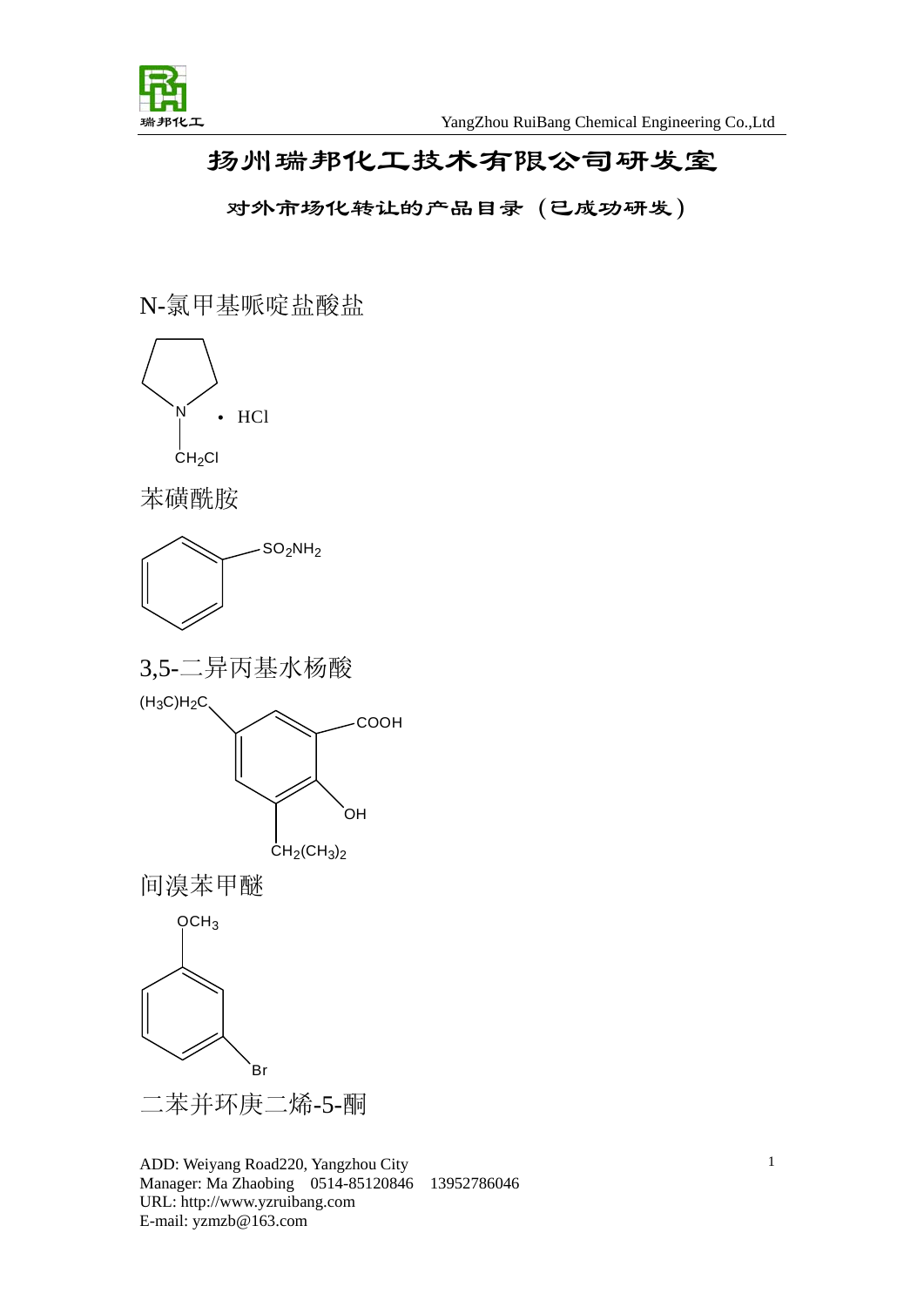



异硫氰酸乙酯

 $Ac$   $N \equiv$   $S \equiv 0$ 

2,3,5-三氯吡啶



N-叔丁基对溴苯甲酰胺









戊二胺盐酸盐

$$
HCI \bullet NH \xrightarrow{\bullet} CH_2)_5 \xrightarrow{\bullet} NH_2 \bullet HCI
$$

ADD: Weiyang Road220, Yangzhou City Manager: Ma Zhaobing 0514-85120846 13952786046 URL: http://www.yzruibang.com E-mail: yzmzb@163.com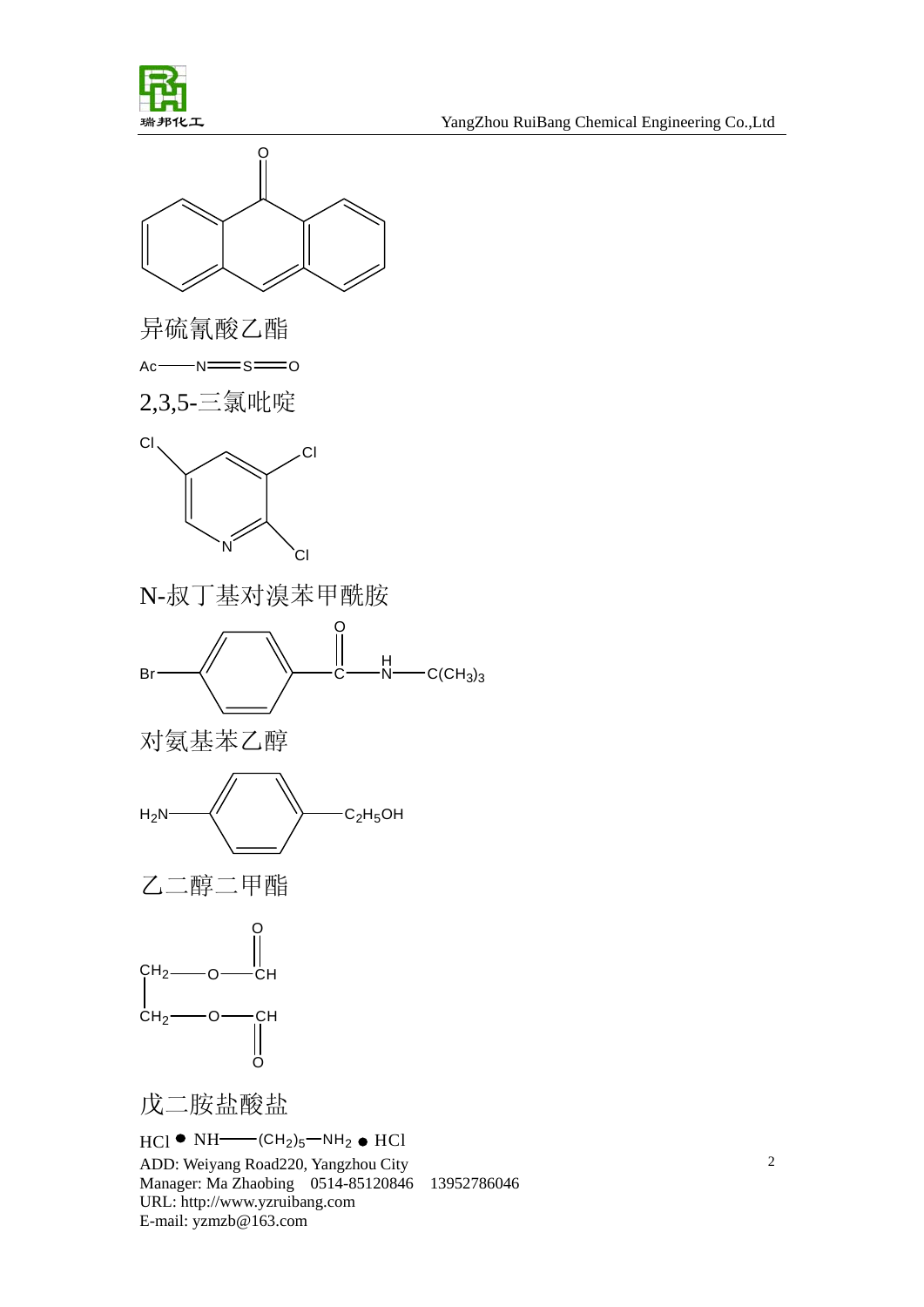

瑞邦化工 YangZhou RuiBang Chemical Engineering Co.,Ltd

6-溴-2-萘甲醚







3-羟基吡咯烷



N-甲基-3-羟基吡咯烷



1,3-二甲基-2-吡唑-5-酮

 $H_3C_3$ 



ADD: Weiyang Road220, Yangzhou City Manager: Ma Zhaobing 0514-85120846 13952786046 URL: http://www.yzruibang.com E-mail: yzmzb@163.com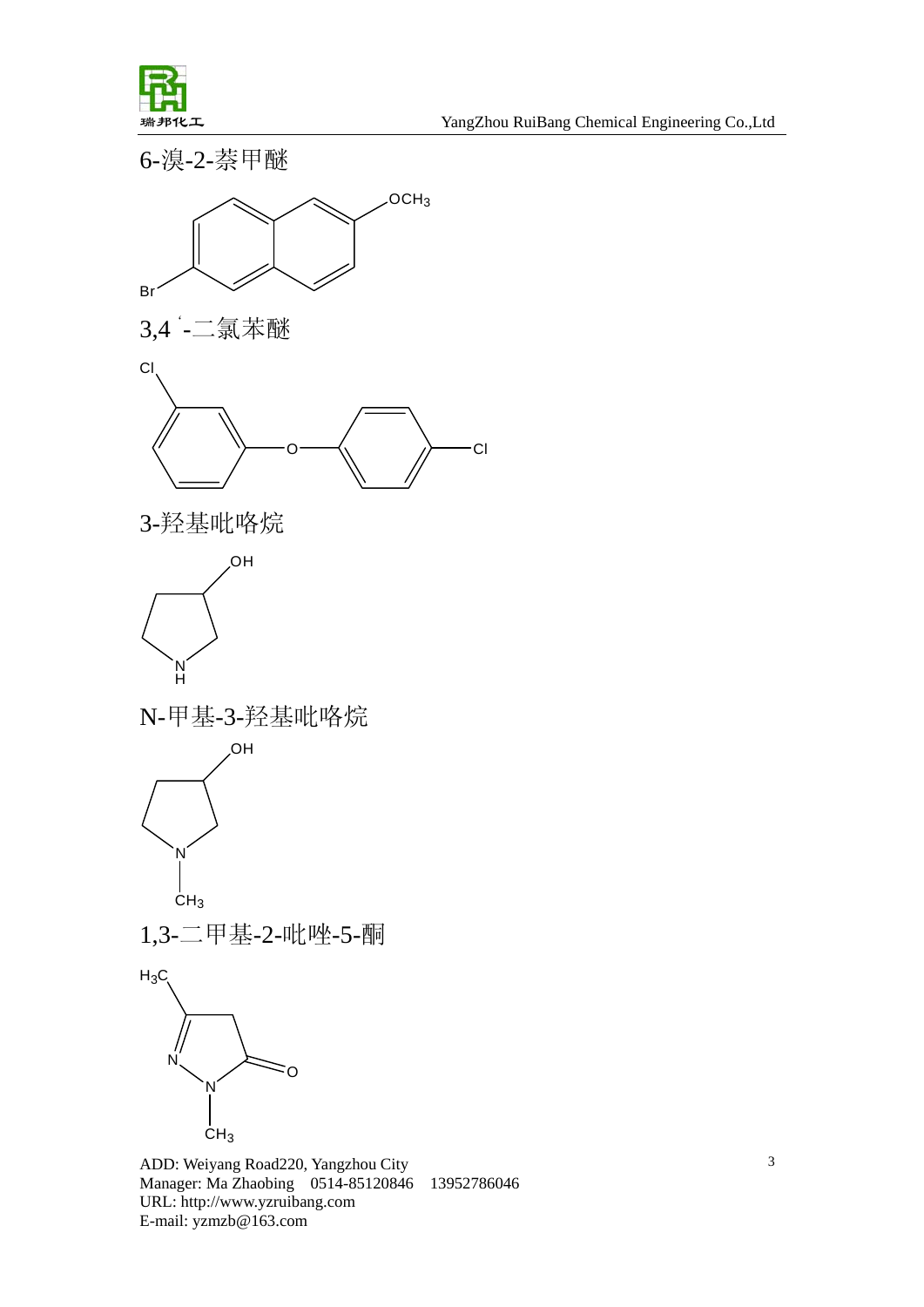

4-甲酰基-5-氯-1,3-二甲基吡唑



4-甲酰基-5-苯氧基-1,3-二甲基吡唑甲醛



氨基-3-三氟甲基-4,6-二磺酰胺基苯



苯甲酰丙酮



吡嗪二羧酸

## 2-叔丁基氨基-5-三嗪

ADD: Weiyang Road220, Yangzhou City Manager: Ma Zhaobing 0514-85120846 13952786046 URL: http://www.yzruibang.com E-mail: yzmzb@163.com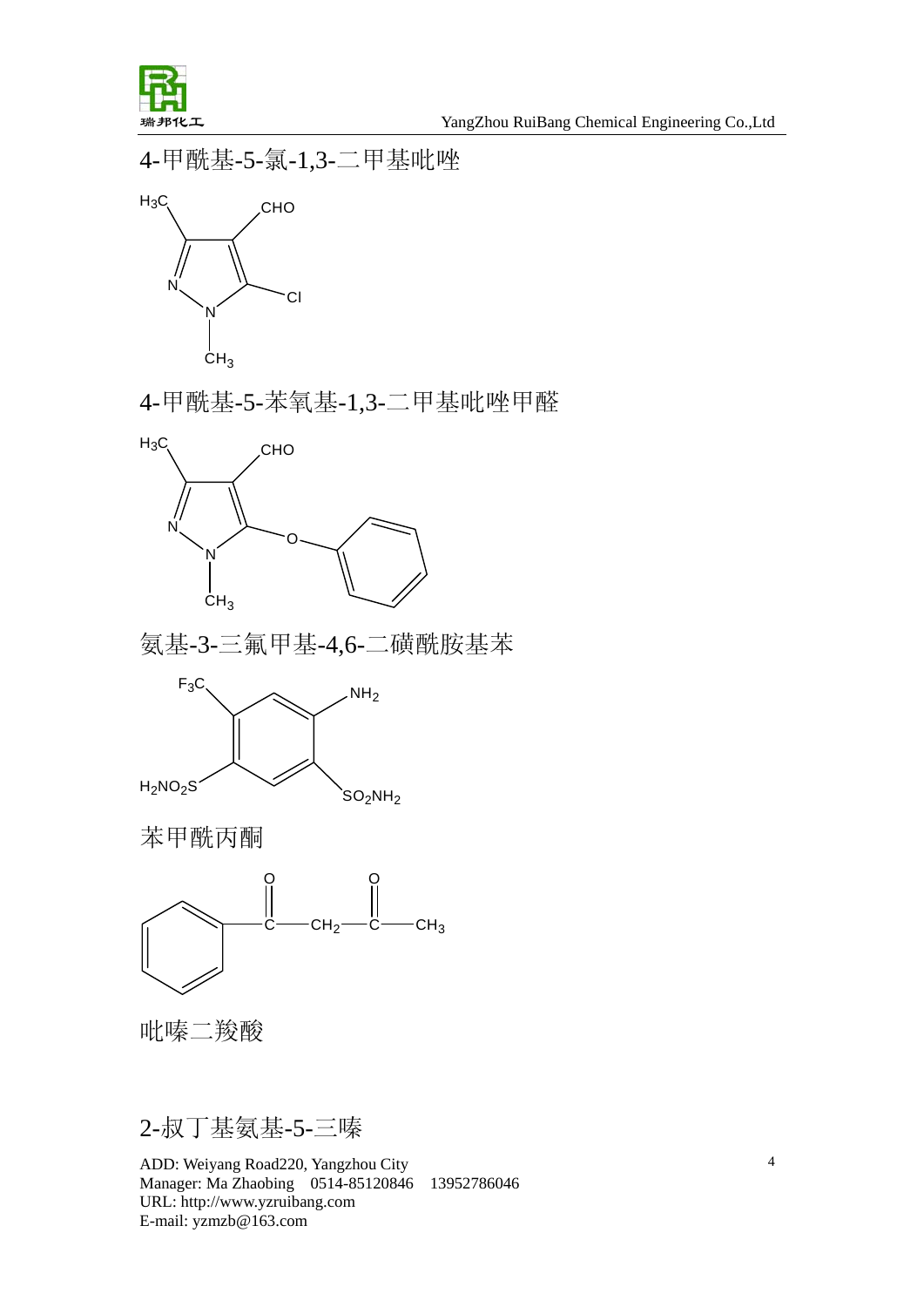



对氨基苯甲酸甲酯



2-甲氧基-4-氨基-5-硫氰基苯甲酸甲酯



2-甲氧基-4-氨基-5-乙砜基苯甲酸甲酯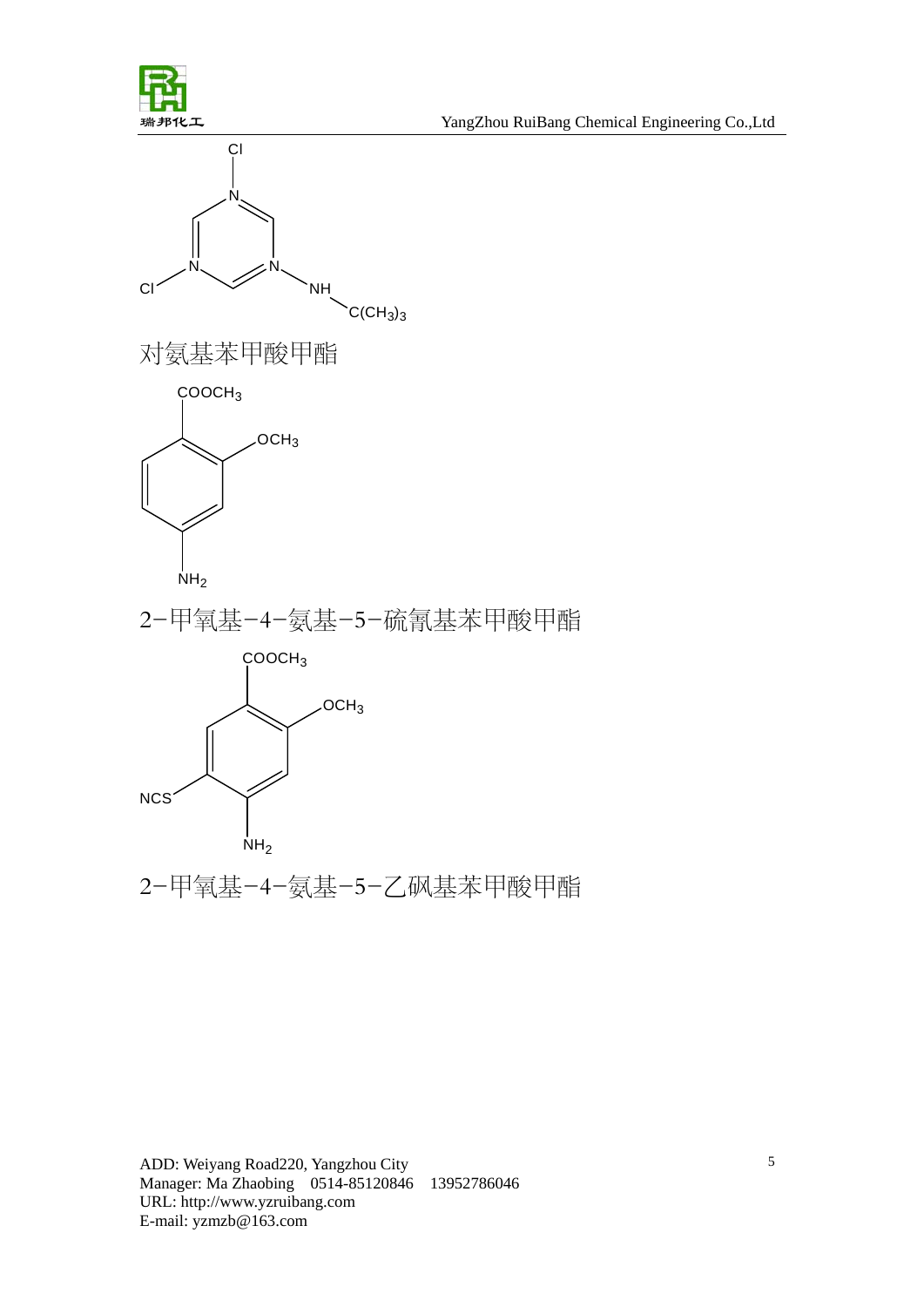J

瑞邦化工 YangZhou RuiBang Chemical Engineering Co.,Ltd



ADD: Weiyang Road220, Yangzhou City Manager: Ma Zhaobing 0514-85120846 13952786046 URL: http://www.yzruibang.com E-mail: yzmzb@163.com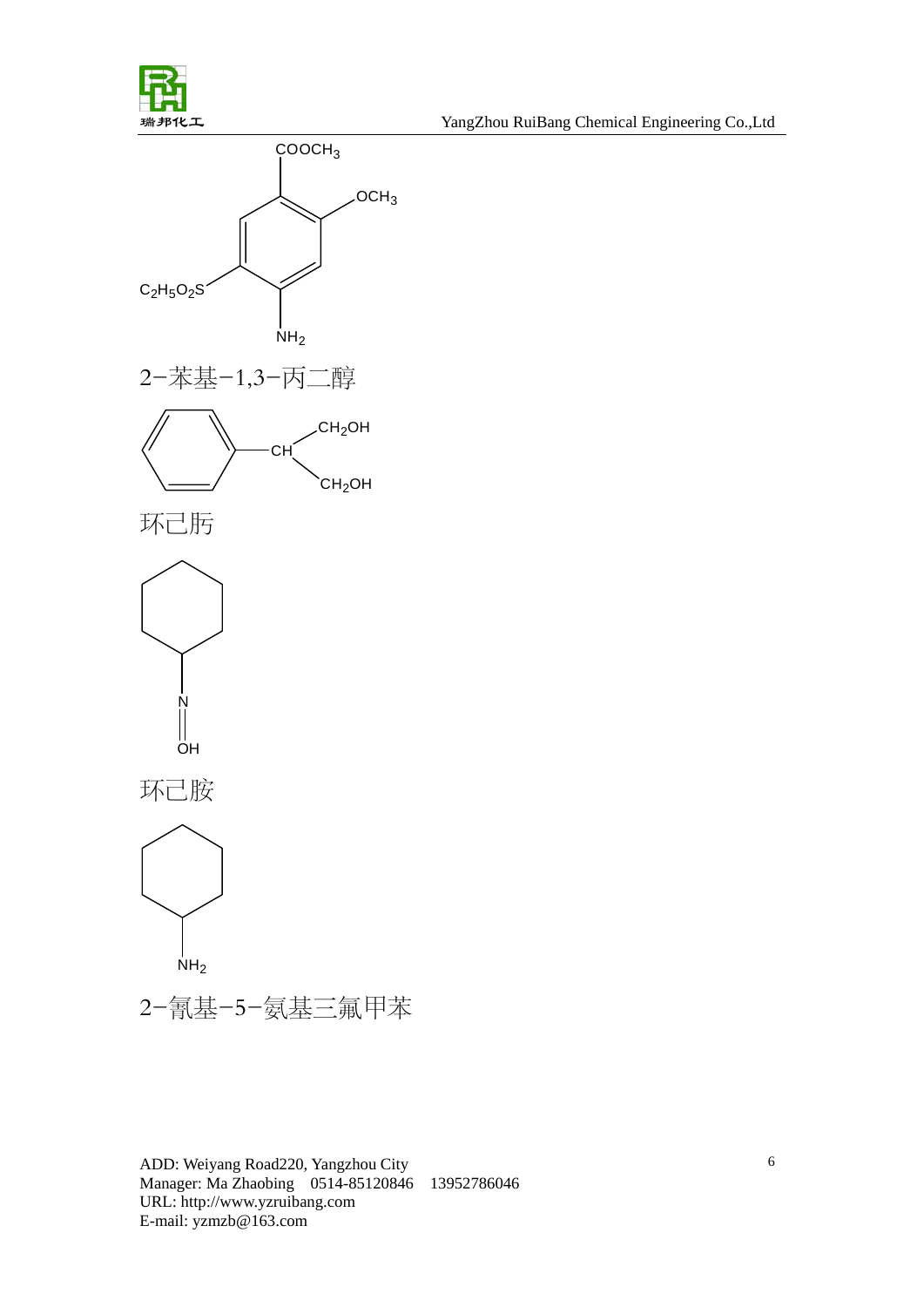









对异丙基苯甲醛

三溴代砜

2.5-二胺基-4,6-二氯嘧啶

2-苯基-1, 3-丙二醇(2-phenyl-1, 3-propanediol) 结构式: